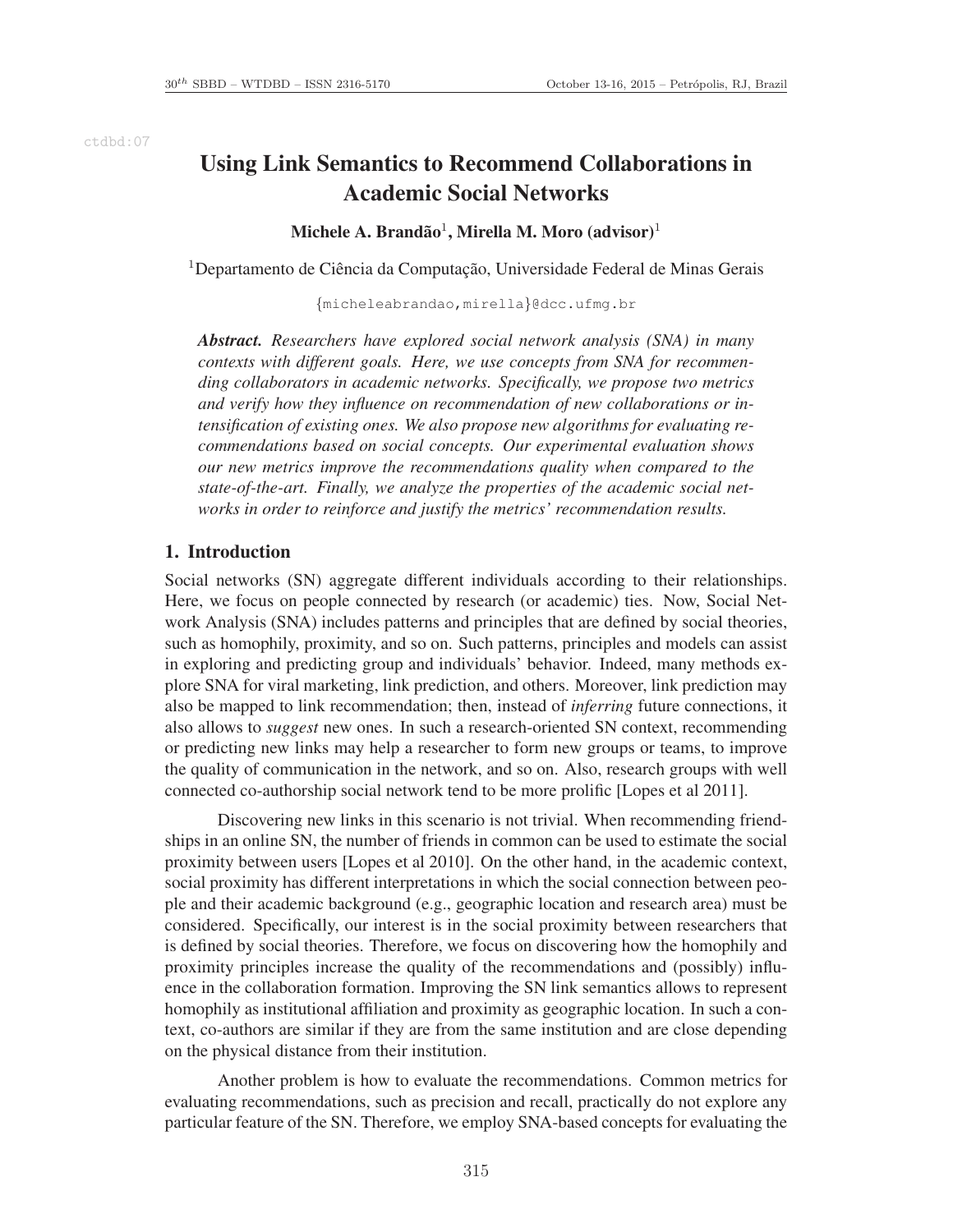recommendations from the SN perspective (which makes sense because the recommendations were defined from the social perspective as well).

The contributions are summarized as follows: definition of two new metrics that consider social principles, called *Affin* and *GLI*, and two recommendation functions to recommend collaborators considering link semantics (Section 2); description of three metrics (*novelty*, *diversity* and *coverage*) for analyzing the quality of the recommendations (Section 3); an experimental evaluation using two real SN, an analysis of the academic social networks used in the experimentation and discussion on how the SN properties influence the new recommendation metrics (Section 4).

Additionally, after this dissertation defense, we (and our research group) have continued working in two of its open problems. First, the evaluation with real users, for which we have developed an online questionnaire with access to 213 Brazilian computer science researchers. Only 61 have answered (around 29%, which shows the difficult for evaluating the algorithms with real users), and the results showed that academic recommendations do not work both ways (i.e., A could agree with the recommendation for working with B, but B could find A not as suitable for working with). Second, the visualization of the recommendations, for which we have developed an online system that shows the recommendations considering social networks and different metrics (a preview is available at http://homepages.dcc.ufmg.br/∼mirella/Tools/CNARe/).

#### 2. Defining the Link Semantics to Recommend Collaborators

Social Networks are formed by *actors* (people) and their *relational ties* (links). The importance of a relationship between its actors may be defined by a weight measure. Each weight is relevant because it reflects the link semantics, instead of just the network topological feature. Here, we use an academic SN in which two researchers are connected if they have co-authored a publication. The final goal is to recommend collaborations (new or intensification) over this network, which is mapped to predicting links in a SN.

Affin - Affiliation Metric. The Affin metric considers the homophily principle, which is derived from the researchers' affiliation. It considers the *affiliation weight*  $Affin_{i,i}$ : for any given pair of researchers  $\langle i, j \rangle$ , it is calculated by the number of papers of researcher i co-authored with people from  $j$ 's institution divided by the total number of papers authored by i. *Affin* follows the intuition that an institution is more important to an author if he/she has already collaborated with someone from that institution; hence, this follows the idea that is likely to contact other researchers in the same institution. However, recommending based solely on the researchers' affiliations is not enough, because it disregards the history of the researchers' collaborations. Hence, we propose to combine Affin with existing metrics in order to be more useful for the recommendation function. Specifically, Affin is combined with *cooperation*  $(Cp_{i,j}$ , how much the two researchers have collaborated), *correlation*  $(Cr_{i,j}$ , how similar the areas of the researchers are) and *social closeness* ( $Sc_{i,j}$ , a normalized variant of the shortest path metric) [Lopes et al 2010].

GLI - Geographic Location Information Metric. The *GLI* metric follows the proximity principle. To measure the physical proximity between pairs of researchers, we introduce the *geographic location weight*  $GLI_{i,j}$  that considers the geographic location information for any given pair of researchers  $\langle i, j \rangle$  defined by the distance between geographical coordinates of the researchers *i* and *j* institutions. Here, a geographical coordinate is that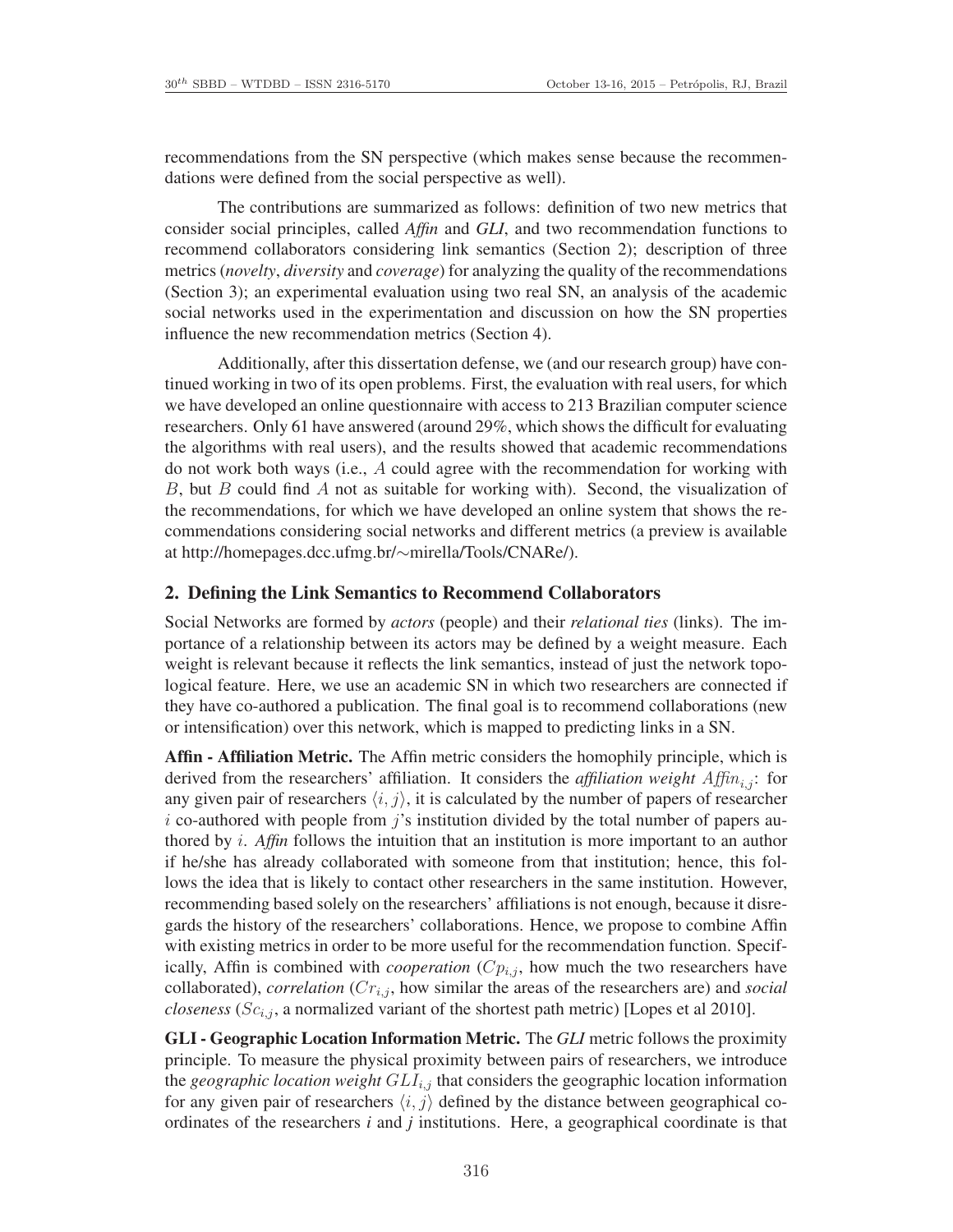of the city where a researcher's institution is. To define a qualitative scale, we consider the *travel time* that covers the distance (represented by  $GLI_{i,j}$ ) between researchers. The travel time weight  $(\Delta t_{i,j})$  allows to specify how far two researchers are from each other.

## 3. Evaluation Metrics

Evaluating the quality of recommendations and the effectiveness of recommendation functions are very difficult tasks, mainly for two reasons [Fouss and Saerens 2008]: *(i)* different algorithms may have different performance on different datasets, and *(ii)* the goals for which an evaluation is performed may differ. Also, having high accuracy is important, but *insufficient* to ensure the quality of the recommendations [Fouss and Saerens 2008, Shani and Gunawardana 2011]. Hence, it is important to consider a large number of metrics to analyze different aspects in the evaluation of the recommender systems. Next, we detail each metric and show how they are employed.

Accuracy. Here, accuracy is given by recall because: *(i)* the networks are sparse and the total number of possible links is large; *(ii) Affin* and *GLI* metrics aim to make networks more connected, as opposed to totally connected; and *(iii)* high recall indicates that the metrics provide correct recommendations.

Novelty. We adapt the idea from [Fouss and Saerens 2008] for the academic SN context. Given a set of target researchers  $\mathcal T$ , a recommendation list  $\mathcal L$  and the total number of target researchers n. First, we calculate the frequency  $\Im_r$  of each recommended researcher r, where  $r \in \mathcal{L}$ , to represent the popularity degree of the researchers: the less popular a recommended research, the most probable he/she is unknown to a target researcher. Then, we take the median  $f_m$  as a central tendency metric to represent the frequencies. Finally, the frequency median  $f_m$  of the recommended researchers is divided by the number of target researchers n. The resulting value represents the *novelty* in a recommendation list.

Diversity. The most explored method to measure diversity in a recommendation list is the intra-list similarity metric [Shani and Gunawardana 2011]. We use this method based on the approach presented in [Ziegler et al 2005]. Some changes have been made in this approach to evaluate collaboration recommendations: we use the correlation among researchers  $Cr$  (defined in [Lopes et al 2010]), which represents the semantics of the SN relations, to calculate this similarity. Finally, high values indicate low diversity.

Coverage. Coverage is given by a metric that computes how unequally different the recommended items are. Two different metrics of this distributional inequality are *Gini index* (GI) and *Shannon Entropy* (SE) [Shani and Gunawardana 2011].

## 4. Experimental Evaluation and Results

This section details the datasets employed in our experimental evaluation, presents the evaluation results and a graph analysis of the datasets.

Dataset Details. The experiments were performed using two real SN that were built from CiênciaBrasil<sup>1</sup> and DBLP<sup>2</sup> datasets. The social network of each dataset was divided in two parts: 90% of the data as validation set, and the remaining 10% for testing. Both parts also follow the time interval distribution, where the first part considers publications

<sup>&</sup>lt;sup>1</sup>CiênciaBrasil: http://pbct.inweb.org.br

<sup>2</sup>DBLP: http://www.dblp.org/db/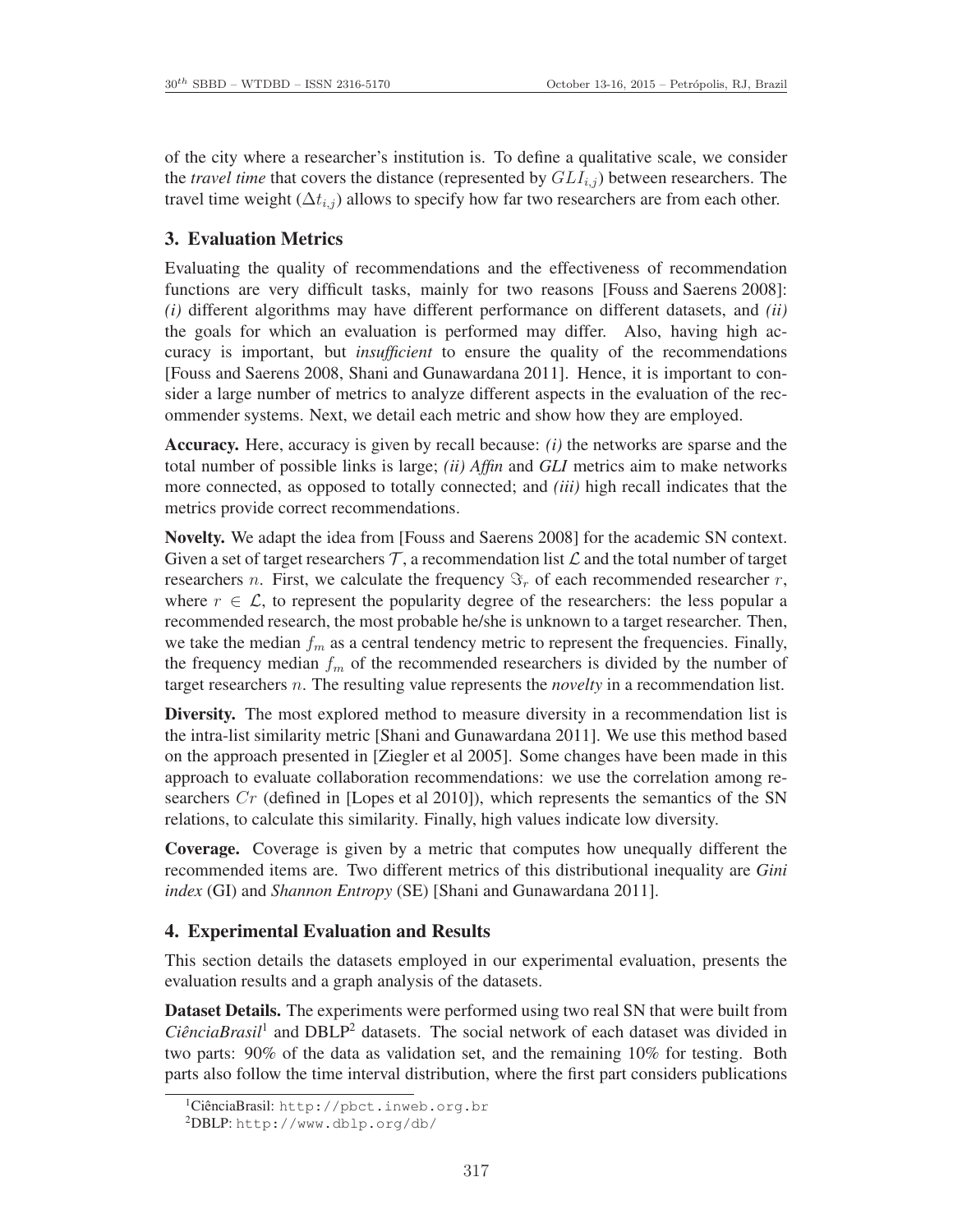

**Figure 1. The (clear) relation between** *Affin* **and Cooperation.**



**Figure 2. The (non-existant) relation between travel time and Cooperation.**

prior to the second part. Furthermore, we compare the results of *Affin* and *GLI* with *CORALS* [Lopes et al 2010]. In order to provide a better comparison, we have also combined *CORALS* and *Affin* in a new metric, called *CORALS+Affin*, that works on a network built as *CORALS* including all researchers correlated by research area, social closeness and affiliation. Note that we did not consider combining *CORALS* and *GLI* because, as shown next, there is no relation between cooperation and location.

Evaluation Results. Our evaluation results show that using institutional affiliation leads to an improvement in accuracy. Thus, in *CiênciaBrasil* and DBLP, *Affin* performs better than *GLI* and CORALS. The recall of *CORALS+Affin* is equal to *Affin*, because *Affin* adds affiliation to the original *CORALS*. A complementary result is that affiliation and cooperation ( $Affn_{i,j}$  and  $Cp_{i,j}$ ) are directly related, because the Pearson correlation coefficient (CC) in both SN is large (greater than 0.5) as shown in Figure 1. This fact explains why *Affin* provides more accurate recommendations. Regarding geographic location, *GLI* presents the worst accuracy results. For better understanding, we observe that the Pearson correlation coefficient between *travel time* and cooperation ( $\Delta t_{i,j}$  and  $Cp_{i,j}$ ) is in the range [-0.09; 0.0] which indicates lack of linear correlation. This is a common behavior in both *CiênciaBrasil* and DBLP datasets as shown in Figure 2.

In both social networks, *GLI* provides recommendations with more *novelty* and *diversity*. *Affin* presents the second best value for *diversity* and the same result as *CORALS+Affin* for *novelty*. Furthermore, using geographic location leads to an im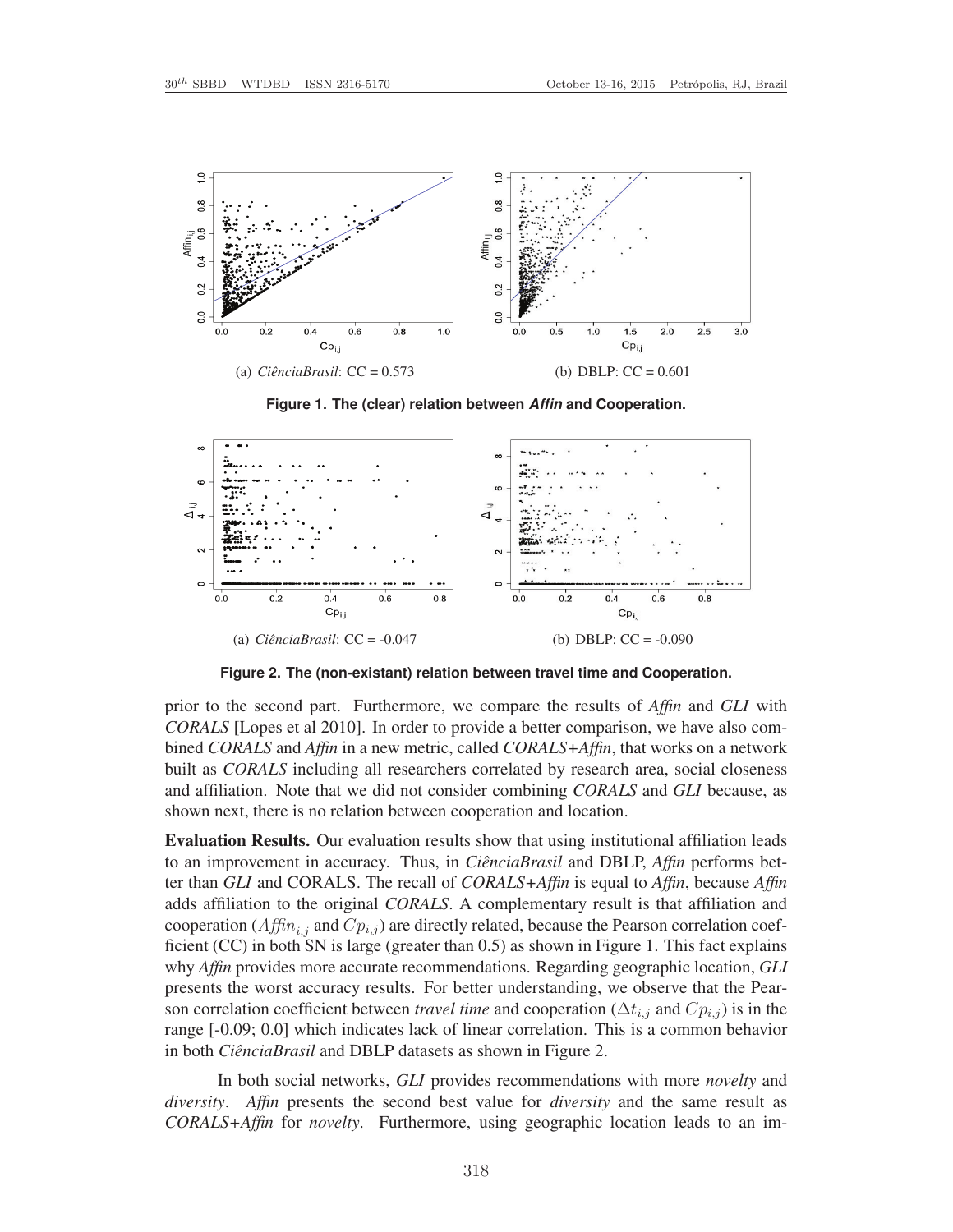provement in *coverage*. *GLI* generates a recommendation list with more unequally different researchers, and presents the best results for *Gini index* and *Shannon Entropy* in *CiênciaBrasil* and DBLP. *Affin* presents the second best result in *CiênciaBrasil* and the worst in DBLP. Moreover, *CORALS+Affin* provides better results than CORALS for *coverage* in both SN, because *CORALS+Affin* considers more researchers than CORALS in the recommendations, which increases the difference between them.

Besides recommending new collaborations, we also work on recommending (existing) collaborations that can be further intensified, i.e., the intensifiable collaborations. In order to evaluate such recommendations, we consider only accuracy. Note that other evaluations metrics do not apply for intensifiable collaborations, because *novelty*, *diversity* and *coverage* cannot be established for existing collaborations. Regarding the accuracy, *GLI* shows recommendations with the best recall (for both networks), which is justified because it distinguishes researchers with near and far *travel time*, increasing the number of relevant results. *Affin* presents the second best recall (for the two social networks). This shows that the affiliation can improve the accuracy of the recommendations. Finally, CORALS and *CORALS+Affin* present the same results.

Graph Analyses. We also study the interactions within the datasets and analyze the properties of their networks based on two different graph analyses. First, we infer the strength of ties between researchers that have collaborated. This study aims to show that our metrics recommend collaborations that will be weak ties, which are important for establishing bridges within the network. Then, we build and study social networks (using *CiênciaBrasil* and DBLP datasets) that represent the collaboration among researchers grouped by their institutions. These studies contribute to understand the results of the recommendation functions and provide further evidence that validates our metrics.

Regarding tie strength, it is important to know whether *Affin* and *GLI* can recommend collaborations that will also be weak ties. Hence, we analyze the relation between absolute cooperation and affiliation/*travel time*. We observe that affiliation and tie strength are directly related. Moreover, weak ties are common when the value of  $Affn_{i,j}$  is a little larger than the threshold specified in Section 3.2 of the dissertation. This fact shows that *Affin* can recommend collaborations that will probably form weak ties. However, we observe that *travel time* and *tie strength* are not related. Hence, it is not possible to predict whether *GLI* will give recommendations that will form weak ties.

On the other hand, considering aggregated cooperation (we call  $Cgroup_{i,j}$ ), one way to measure the cooperation between researchers from different institutions i and j is through dividing the number of papers of researchers from institution  $i$  co-authored with people from institution  $\dot{\gamma}$  by the total number of papers authored by researchers from institution  $i$ . We built graphs that represent the cooperation between researchers from pairs of institutions. In these graphs, the aggregated cooperation  $(Cqrow<sub>i</sub>)$  defines the weight of the edges. We are interested in studying the properties of these networks and investigating if these networks follow the small-world phenomenon. In this study, we conclude that the networks that represent the cooperation between Brazilian computer scientists from different institutions have the small-word properties, which may help ensure that the physical distance alone does not influence in the cooperation between researchers (computer scientists) from different institutions. By contrast, this conclusion also validates the *Affin* metric, because *Affin* considers that researchers from different institution can cooperate.